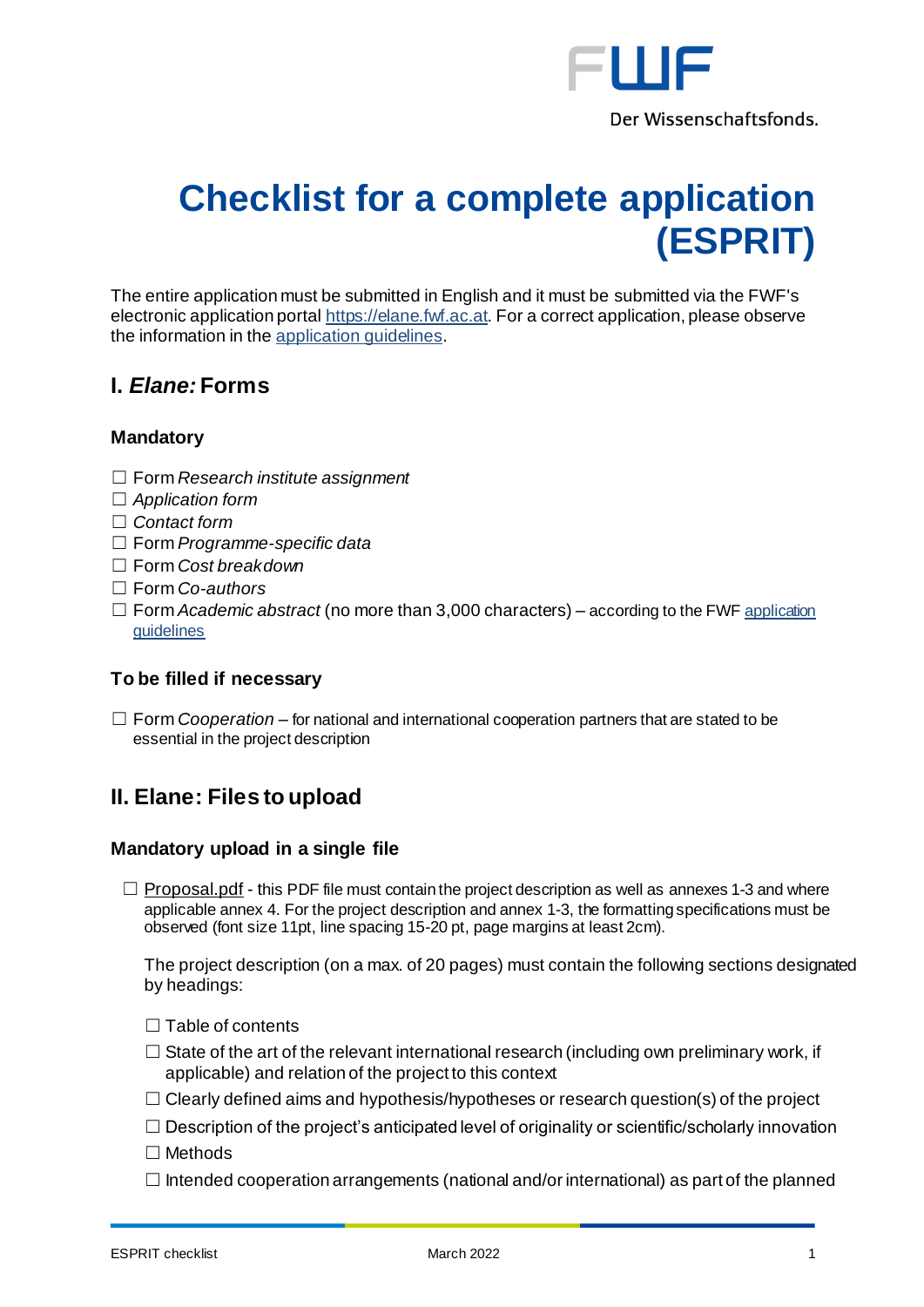project. Please specify the people with whom the principal investigator aims to collaborate, what the subject of the intended cooperation arrangement(s) will be and what they will contribute to the project. All the national and/or international cooperation arrangements that are deemed in the project description to be essential to the project must be indicated on the Cooperation arrangements form and can be confirmed by a collaboration letter.

- $\Box$  Work plan and timeline
- $\Box$  Research-related qualifications of the researchers involved
- $\Box$  All potential ethical, safety-related, or regulatory aspects of the submitted project and the planned handling of them must be described briefly in a separate section. These questions should be addressed briefly in the text even if the principal investigator believes the project does not raise any ethical issues.
- $\Box$  A separate section must describe what sex-specific and gender-related issues the planned project may potentially give rise to, and how the applicant intends to deal with them. These questions should be addressed briefly in the text even if the principal investigator believes the project does not raise any sex-specific and gender-related issues.
- $\Box$  Information on the suitability of the research institute for implementing the planned project and the project's contribution to enhancing the research institute
- $\Box$  If more than the lump sum of  $\epsilon$ 15,000 per year in project-specific costs is requested, this must be justified briefly in a way that the reviewers find reasonable.
- $\Box$  Annex 1: List of literature cited in the application (References) on no more than 5 pages
- $\Box$  Annex 2: Academic CVs and description of previous research achievements of the principal investigator and the mentor (no more than 3 pages each)
- $\Box$  Annex3: Career and mentoring plan (no more than 3 pages)
- □ Annex 4 (optional): Collaboration letters (each no more than 1 page) of national and international cooperation partners who are convincingly stated in the project description as being essential for the implementation of the project.

## **III Additional documents:**

## **Mandatory file to be uploaded**

 $\Box$  *Publication list.pdf* – Lists of all academic works of the principal investigator and the mentor published over the last five years (broken down into "quality-assured publications" and "other publications")

## **Files to be uploaded If necessary:**

- □ *Cover* Letter.pdf Letter accompanying the application
- ☐ *Negative\_list.pdf* of up to three researchers whom the principal investigator would like to exclude from the review process, including a brief justification
- ☐ *Quotes\_equipment.pdf* If more than €15,000 per year in project-specific costs are requested, vendor quotes for equipment with an acquisition cost of €5,000 or more incl. VAT (1 offer per requested piece of equipment; in the case of several offers merged into one PDF file)
- ☐ *Quotes\_other-costs.pdf* If more than €15,000 per year in project-specific costs are requested,